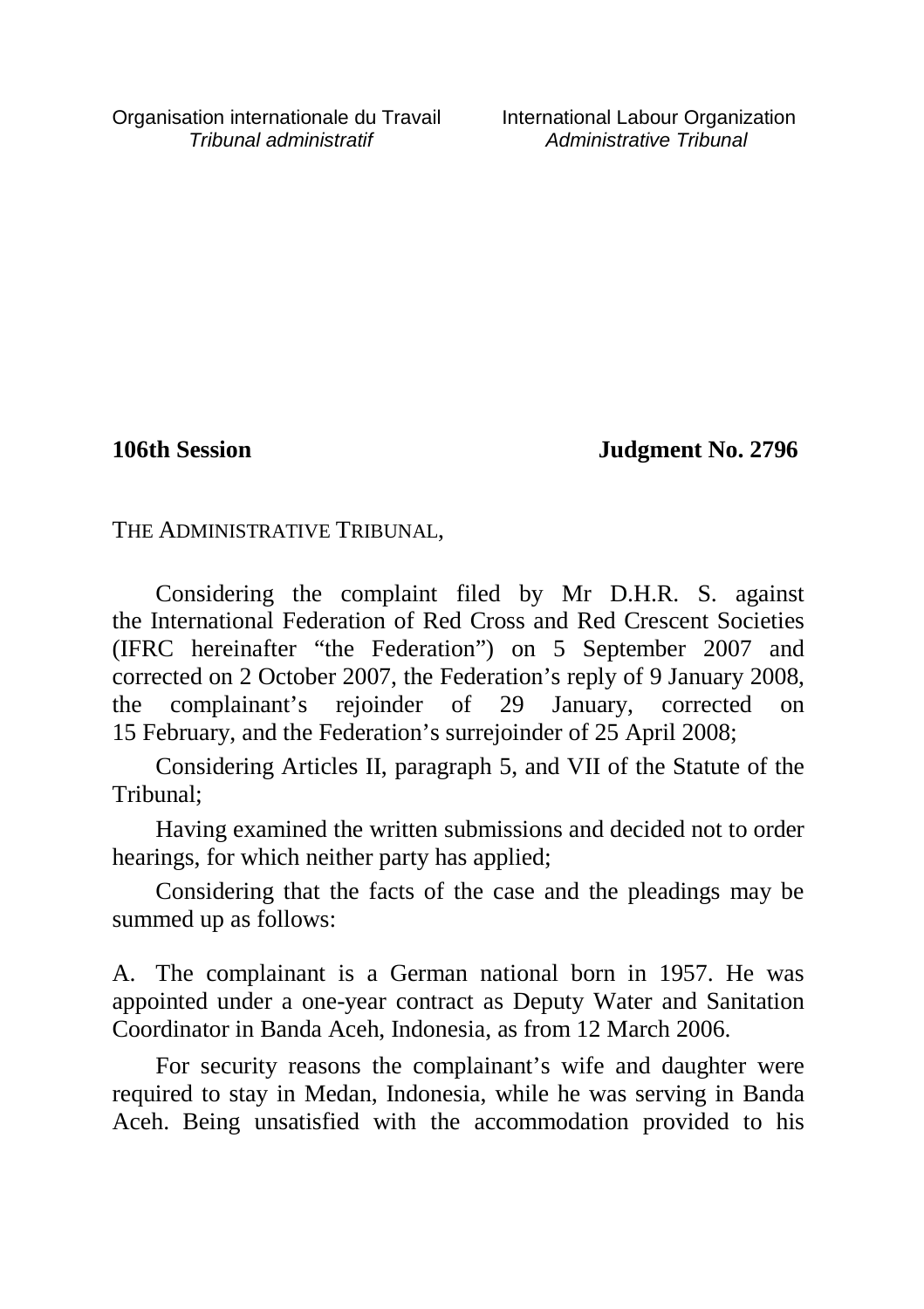family, the complainant repeatedly asked officials in the Medan Office to help him obtain suitable housing. On 13 April 2006 he wrote to the Head of the Medan Office and to the Head of Indonesia Delegation to inform them that his wife had undergone medical examinations and treatment abroad; he alleged that her illness was caused by the poor support provided by the Medan Office in dealing with their accommodation difficulties. On 20 April he met with his line manager, i.e. his second-level supervisor, expressing his concern for the comfort and safety of his family. He stated that he was not satisfied with the way in which the Medan Office had dealt with his housing difficulties and accused the Head of Office, and the Administration Delegate, of colluding with the property agents and of racism. The line manager immediately informed the Head of Delegation of these allegations. A further meeting took place in Jakarta on 26 April, at which the complainant was requested to elaborate on his accusations and substantiate them.

By a letter of 28 April 2006 the Head of Delegation, considering that the complainant's behaviour as a delegate was possibly in breach of the Federation's Code of Conduct for all Staff of the Federation Secretariat of March 2003, notified the complainant that he had decided to start disciplinary proceedings with regard to the unsubstantiated statements and allegations he had made concerning the honesty and integrity of certain staff members. He also expressed concern about the complainant's conduct towards his colleagues. The Head of Delegation asked him to explain the basis of his allegations and informed him that a two-person disciplinary panel, that included his line manager, had been appointed to consider the matter, which the Head had set out as four counts of misconduct. He explained that if the panel were to find that there had been misconduct or gross misconduct, the consequences could range from a written warning to the termination of his employment.

In its report of 5 June 2006 the disciplinary panel held that the four issues identified by the Head of Delegation constituted misconduct on the part of the complainant and recommended that a final written warning be sent to him. By a letter of 6 June the Head of Delegation informed the complainant that he had decided to endorse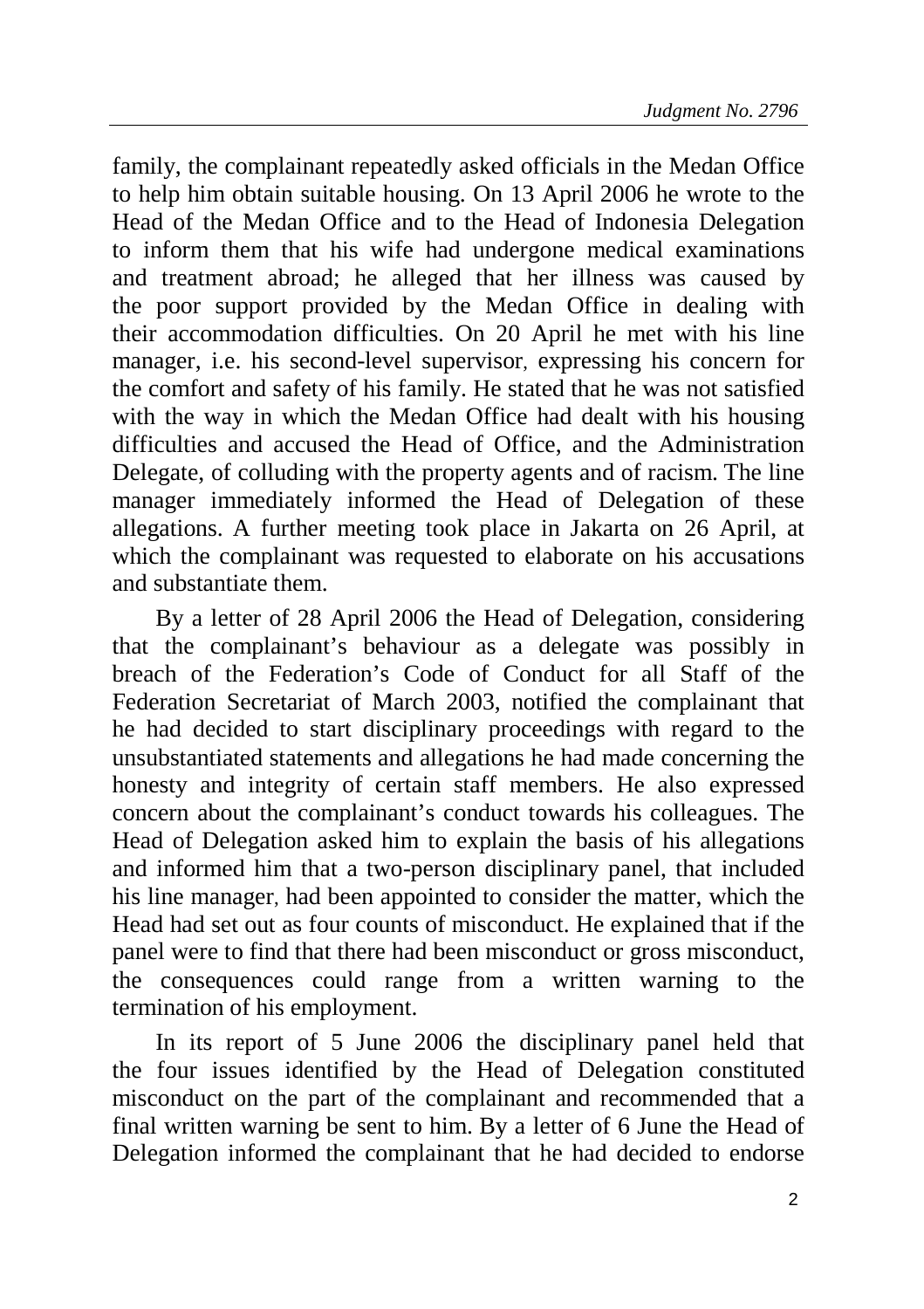the panel's recommendation and that any further examples of unfounded claims or unprofessional conduct on his part could result in his summary dismissal. The complainant wrote to the Secretary General on 19 June challenging that decision; the matter was referred to the Joint Appeals Commission on 28 July 2006.

The complainant's immediate supervisor wrote to the complainant on 7 September 2006 expressing concern at his attitude to work and to his colleagues. On 14 September the Head of Delegation informed the complainant in writing that his mission was terminated with immediate effect on the grounds that, following the written warning of 6 June, additional complaints about his behaviour had been received; this had led him to conclude that the complainant's performance had a negative impact on his colleagues and on the Federation's operations. By a letter of 17 October 2006 the Head of the Human Resources Department at Headquarters, in Geneva, notified the complainant that his appointment was terminated with immediate effect on the basis of clause 6 of his employment contract, which provides that an appointment may be terminated on just grounds without advance notice.

On 5 November 2006 the complainant filed a second appeal with the Secretary General challenging both the decision to terminate his mission and the decision to terminate his contract; the matter was referred to the Joint Appeals Commission on 14 November with a recommendation that it be joined to the complainant's first appeal. The Commission endorsed that recommendation and interviewed the complainant on 20 December 2006. It informed the complainant on 14 March 2007 that, at his request, it had decided to conduct further interviews of witnesses and that it would deliver its report to the Secretary General by the end of the month.

The complainant wrote an e-mail to the Secretary General on 16 May 2007 indicating that he had filed a complaint with the Tribunal on 29 August 2006 since no final decision had been reached on his appeal despite the numerous reminders he had sent. The complaint being incomplete, it had been returned to him in Indonesia. He asserted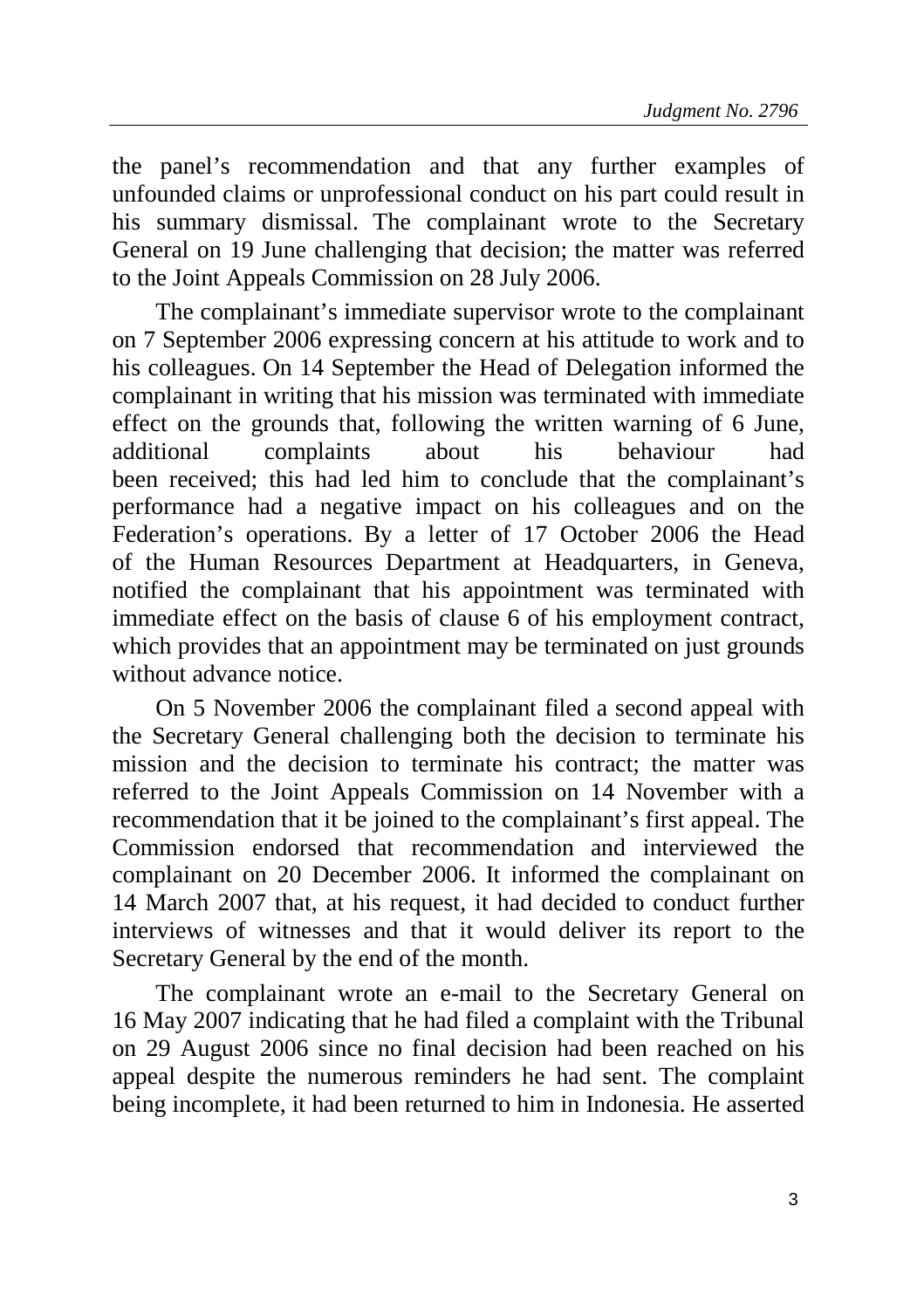that he had found the envelope bearing his name and containing his submissions opened on his desk on 7 September 2006.

By a letter of 31 May 2007 the Secretary General informed the complainant that he had received the Joint Appeals Commission's report; however, having noted that the Commission did not take into account his latest e-mail of 16 May and that it had raised a number of issues which related to the initial handling of his case, he invited him to have a discussion before making a final decision. The complainant replied that same day that he did not see how a telephone discussion would be helpful and asked the Secretary General to take his final decision by 19 June. Being asked again to have a telephone conversation with the Secretary General, the complainant reiterated on 22 June that he saw no advantage in talking to him and that he expected to receive a final decision on his appeal by 30 June 2007. Having received no response, the complainant filed his complaint with the Tribunal on 5 September.

B. The complainant submits that no final decision has been reached on his internal appeals, which have been pending for over a year. He stresses that he has queried the Administration several times on the progress made in that respect.

He alleges that the decisions to terminate his mission and his appointment were taken on the basis of dubious and unresolved allegations of misconduct. In his view, the allegations were unfair and unfounded. The problems he had reported to senior management did exist. Moreover, his statements were made in confidence.

In addition, he argues that some of the accusations raised in the decisions to terminate his mission and his contract were new to him and that he had received no oral or written notice in that respect. He asserts that he had received no verbal warning prior to the written warning of 7 September 2006 from his immediate supervisor accusing him of inappropriate behaviour; neither had his supervisor discussed this issue with him prior to that date.

The complainant asks the Tribunal to order that his performance appraisal report of 21 March 2006 be annulled, that the Federation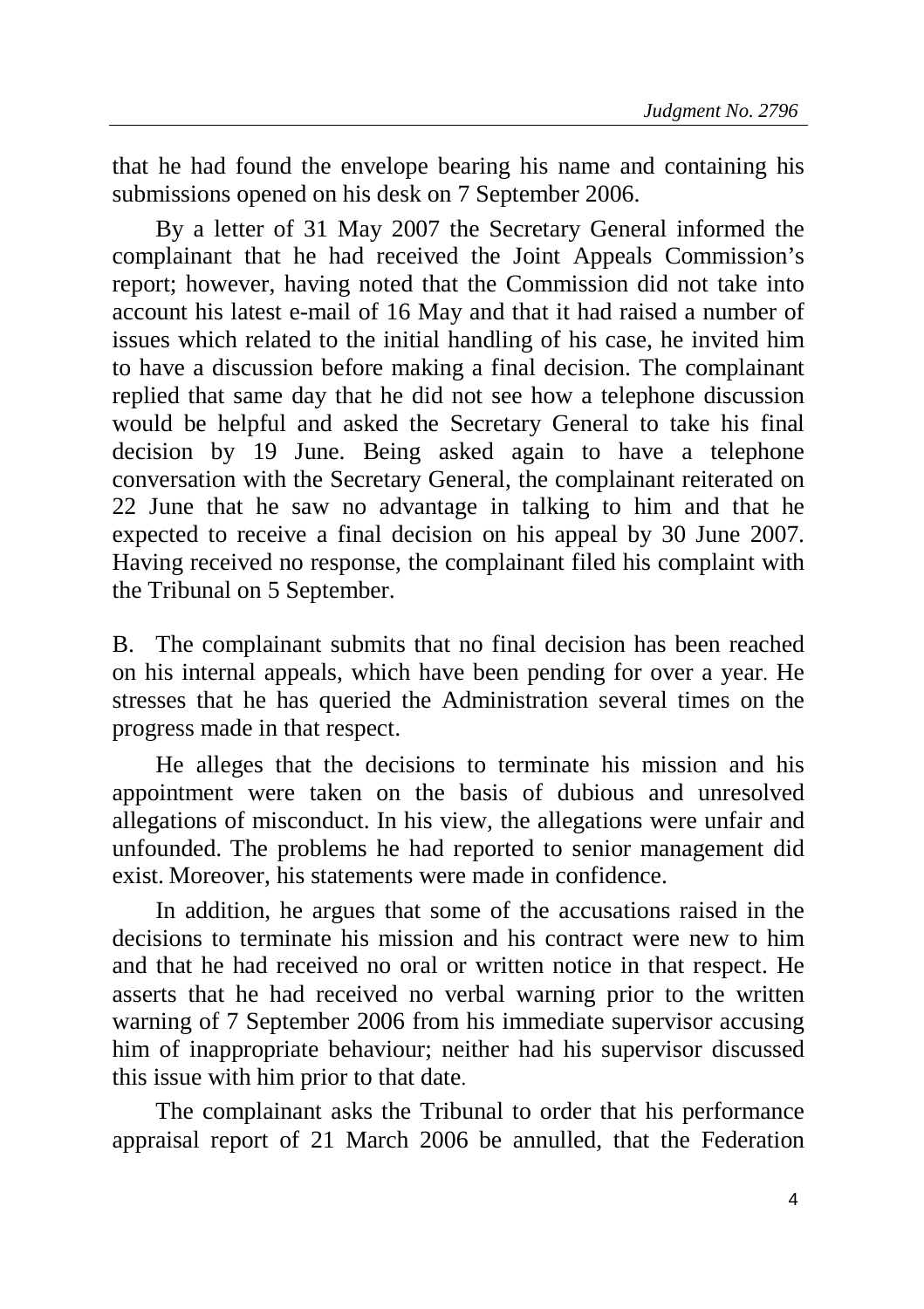provide him with a positive work reference containing no "hidden messages", and that "transparent information about the cases and the final consequences" be given to all delegates who worked in Indonesia between March 2006 and March 2007. He claims compensation for the advances he had to pay between 13 March and 15 September 2006 for travel expenses and for which he was unable to claim reimbursement due to the abrupt termination of his contract. He also asks to be reinstated in a position similar to that held in Indonesia and to be allowed to finish his "original accompanied mission period", i.e. six months. He seeks compensation for loss of income between 17 October 2006 and 13 March 2007 in the amount of 40,812 Swiss francs and moral damages in the amount of 122,436 francs.

C. In its reply the Federation submits that the complaint is irreceivable for failure to exhaust internal means of redress. By a letter dated 7 January 2008 the Secretary General informed the complainant of his final decision on his two internal appeals. He stated that the letter of warning of 6 June 2006 was justified on account of the very damaging and unsubstantiated accusations he made publicly against his colleagues. Given that the complainant's continued inappropriate and unprofessional conduct jeopardised the Federation's operations in Banda Aceh and compromised the Federation's relations with its donors, the decisions to terminate his mission and his appointment with immediate effect were justified. Moreover, these decisions were consistent with the terms of the complainant's contract. Noting that the complainant had only one month to settle his personal affairs, the Secretary General offered him, however, the equivalent of three months' additional salary in full and final settlement of all his claims.

The defendant adds that some of the complainant's claims are new and therefore irreceivable. Indeed, he did not ask during the internal proceedings that his performance appraisal report be annulled, nor did he ask for the provision of a favourable reference, for reimbursement of advances and travel expenses or for the transmission of information. With regard to the alleged delay in the internal appeal proceedings, it argues that the complainant implicitly accepted such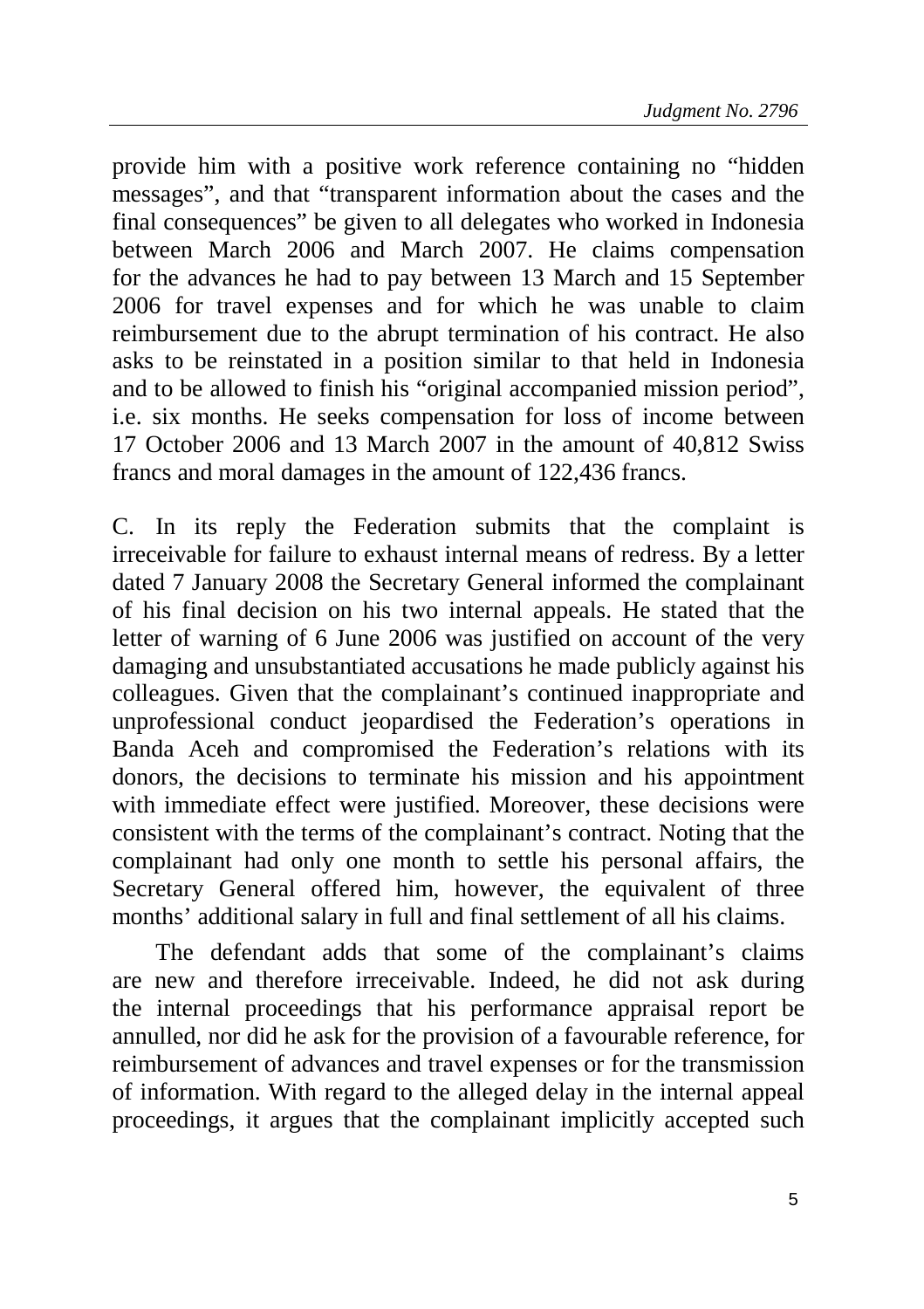delay by requesting that the disciplinary panel conduct additional interviews.

The Federation explains that the letter of warning of 6 June 2006 was issued because the complainant had been found guilty of misconduct following disciplinary proceedings, which were conducted in conformity with the procedure set out in the Code of Conduct. It submits that the allegations made by the complainant were deliberately false and, given the public context in which they were made, were damaging to the individuals concerned. It asserts that the decisions to terminate the complainant's mission and appointment were justified and taken in conformity with applicable provisions, since two final written warnings, the latter requesting immediate corrective action, which was not taken, were issued prior to the contested decisions.

D. In his rejoinder the complainant reiterates his pleas. He points out that the Joint Appeals Commission took more than a year to issue its report. He contends that the settlement offer made by the Secretary General in January 2008 is "astonishing"; if the Federation has acted in conformity with applicable regulations, as it alleges, it should not have offered him financial compensation. The complainant submits witness statements supporting his view about the housing problems faced by staff members in Medan, and he provides the names of additional witnesses the Tribunal may want to hear.

E. In its surrejoinder the Federation reiterates its position. It stresses that the complainant does not provide reasons for the Tribunal to hear witnesses and that the additional witness statements he has submitted are indirect statements made after the events had occurred.

## CONSIDERATIONS

1. The complainant is a former staff member of the Federation whose contract was terminated on 17 October 2006, with immediate effect. His appointment followed a tsunami and, for security reasons, his family, like families of other staff members based in Banda Aceh,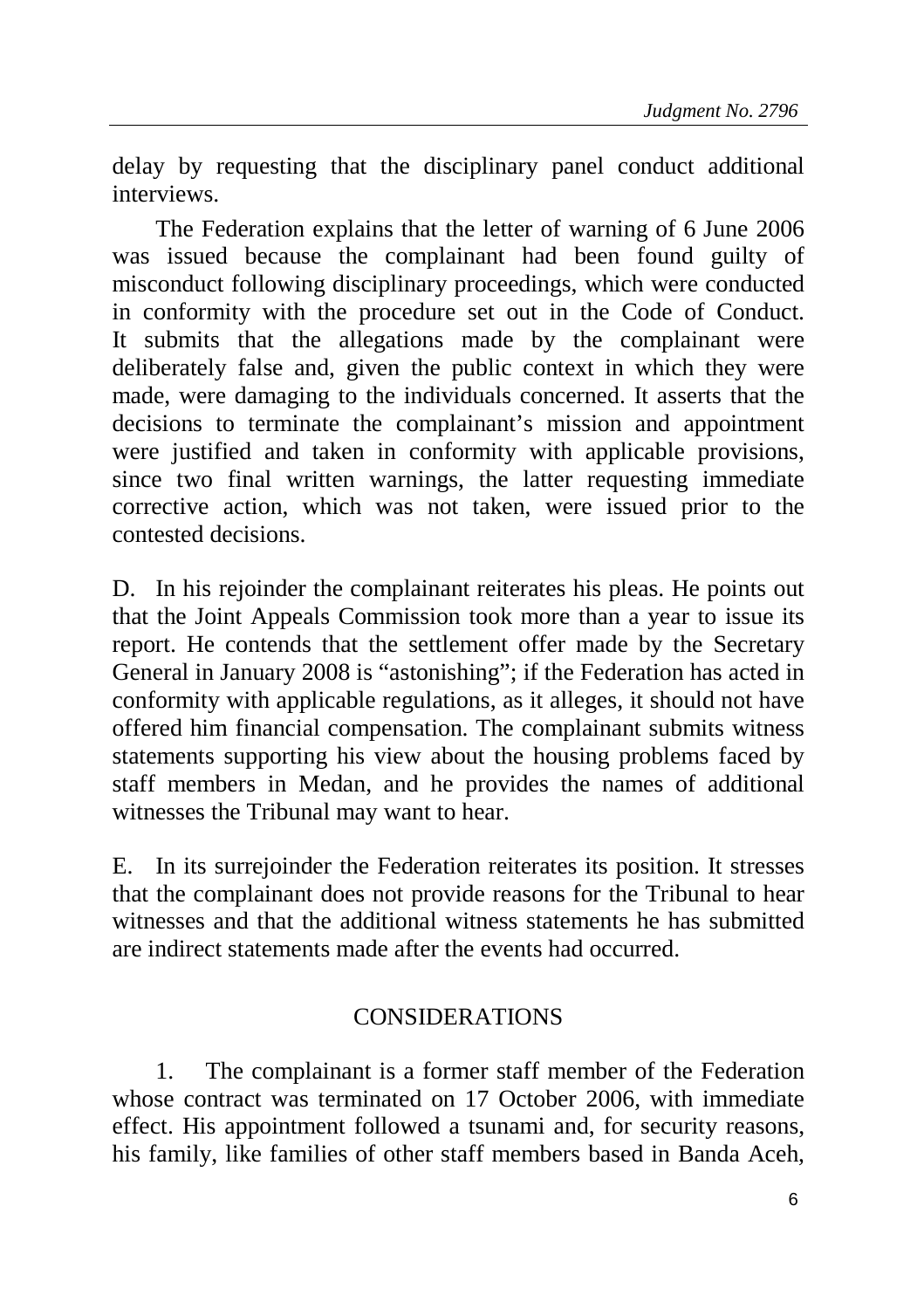was accommodated in Medan. The complainant did not find the accommodation provided to his family satisfactory – a situation in which he was apparently not alone – and raised a number of issues about it with appropriate officials but was not happy with their responses. Thereafter, he made a number of statements concerning those officials, alleging, amongst other things, racism and collusion with property agents.

2. Following the statements referred to above, the complainant was accused of misconduct. He was found guilty and issued with a final written warning on 6 June 2006. It was said in that warning:

"if you commit any further instance of misconduct, of any kind, during your mission you may be summarily dismissed and your contract terminated."

On 19 June the complainant lodged an internal appeal with respect to this decision and it was submitted to the Joint Appeals Commission on 28 July 2006.

3. On 7 September the complainant received an e-mail from his immediate supervisor referring to a number of issues relating to his attitude to work and to his colleagues, and his mission was terminated with immediate effect on 14 September 2006, the grounds for the decision in that regard being:

- disrespect for procedures and rude behaviour resulting in the written warning of 6 June;
- rude and inconsiderate behaviour as described in the e-mail from his supervisor of 7 September; and
- additional complaints that had led the Head of Indonesia Delegation to conclude that his performance had had a negative impact on his colleagues, Federation operations and its relations with its partners and beneficiaries.

The additional complaints were not specified.

4. In the decision of 17 October 2006 terminating the complainant's contract with immediate effect, it was said that the decision was pursuant to clause 6 of his contract. That clause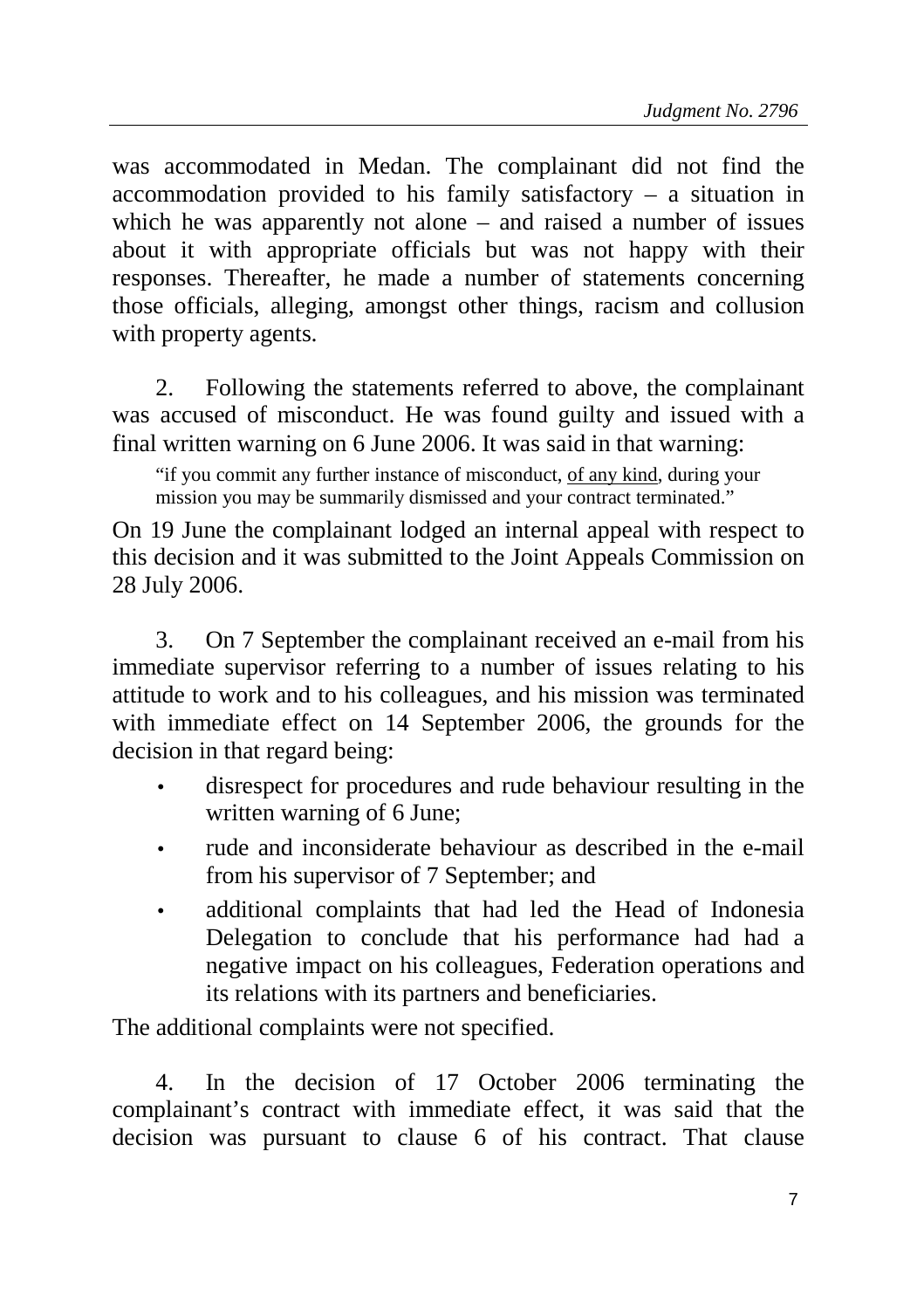relevantly provided for the termination of the contract on just grounds with immediate effect and defined "just grounds" to include:

"any act which, in accordance with the rules of good faith, is incompatible with continued working relations with the person who has been given notice for reasons such as serious breach of the present contract and the annexes mentioned in [clause] 3, or any other behaviour which might throw discredit on the Federation."

The only annexure referred to in clause 3 of the contract is the Code of Conduct. The letter terminating the complainant's contract correctly set out the terms of clause 6 but provided no specific grounds for the decision, it merely being said that it was "[i]n consequence of the termination of [his] mission and justifications for this termination".

5. On 5 November 2006 the complainant filed an internal appeal with respect to the termination of his mission and the later termination of his contract. It was transmitted to the Joint Appeals Commission on 14 November with a recommendation that it be joined with the earlier appeal. The Commission interviewed the complainant on 20 December when he requested that others also be interviewed. It informed the complainant on 14 March 2007 that it had decided to interview others from the list presented by him and that it would deliver its report by the end of March. In the event, it was not delivered until May 2007. It will later be necessary to refer to that report in more detail.

6. The Secretary General informed the complainant on 31 May 2007 that he had received the report of the Joint Appeals Commission and stated, amongst other things, that it "raise[d] a number of questions in [his] mind regarding the handling of [his] case in the first instance". He invited the complainant to discuss the appeal with him by telephone before he made a final decision. The complainant replied the same day indicating that he did not see any advantage in that course and asking for a final decision on both appeals by 19 June 2007. The complainant received an e-mail on 22 June suggesting that he telephone the Secretary General on 13 July. He replied the same day, again indicating that he saw no advantage in speaking to the Secretary General by telephone and asking for a decision by 30 June. The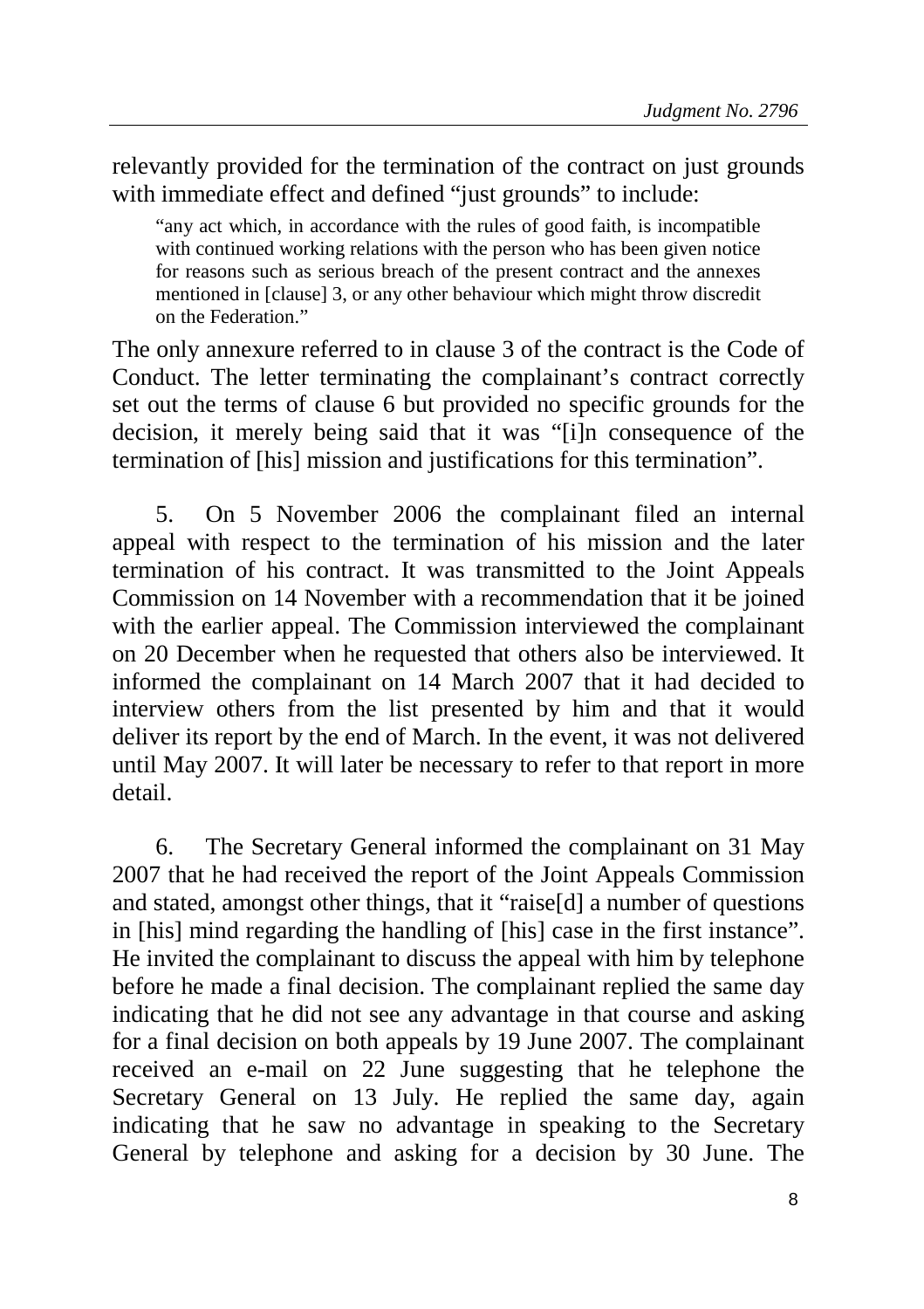complainant was informed on 29 June that the Secretary General was on mission and had not seen his e-mail of 22 June. He heard nothing further and filed his complaint on 5 September 2007. Later, on 7 January 2008, the Secretary General informed him of his decision to reject both appeals but offered him three months' salary in settlement of the appeals and the complaint.

7. The Federation contends that the complainant has not exhausted internal remedies and that, therefore, the complaint is irreceivable. Alternatively, it argues that the complaint contains new allegations and claims for relief and is, to that extent, irreceivable. In this last regard, it points to the complainant's claims for annulment of his performance appraisal report, for the provision of a positive work reference, for the payment of advances and travel expenses and for the transmission of information concerning the issues raised in his complaint and its outcome to Federation delegates who were present in Banda Aceh between March 2006 and March 2007. None of these matters was the subject of his internal appeals. Accordingly, those claims are irreceivable (see Judgments 899, 1263, 1443 and 2213). Further and save in exceptional cases where an international organisation has a continuing duty to undo damage caused by its own communications to a third party, as in Judgment 2720, the Tribunal is not competent to issue orders of the kind sought (see Judgments 126, 1591 and 2058).

8. The submission that the complaint is irreceivable because of the failure to exhaust internal remedies is rejected. The Tribunal's case law allows that "where a complainant does everything necessary to get a final decision but the appeal proceedings appear unlikely to end within a reasonable time" a complaint may be brought to the Tribunal (see Judgment 1243). In the present case, the only thing the complainant failed to do was to discuss the matter with the Secretary General after the latter received the report of the Joint Appeals Commission. The complainant had no obligation to follow that course and he made it clear on 31 May 2007 and, again, on 22 June that he had no desire to do so. There being no further correspondence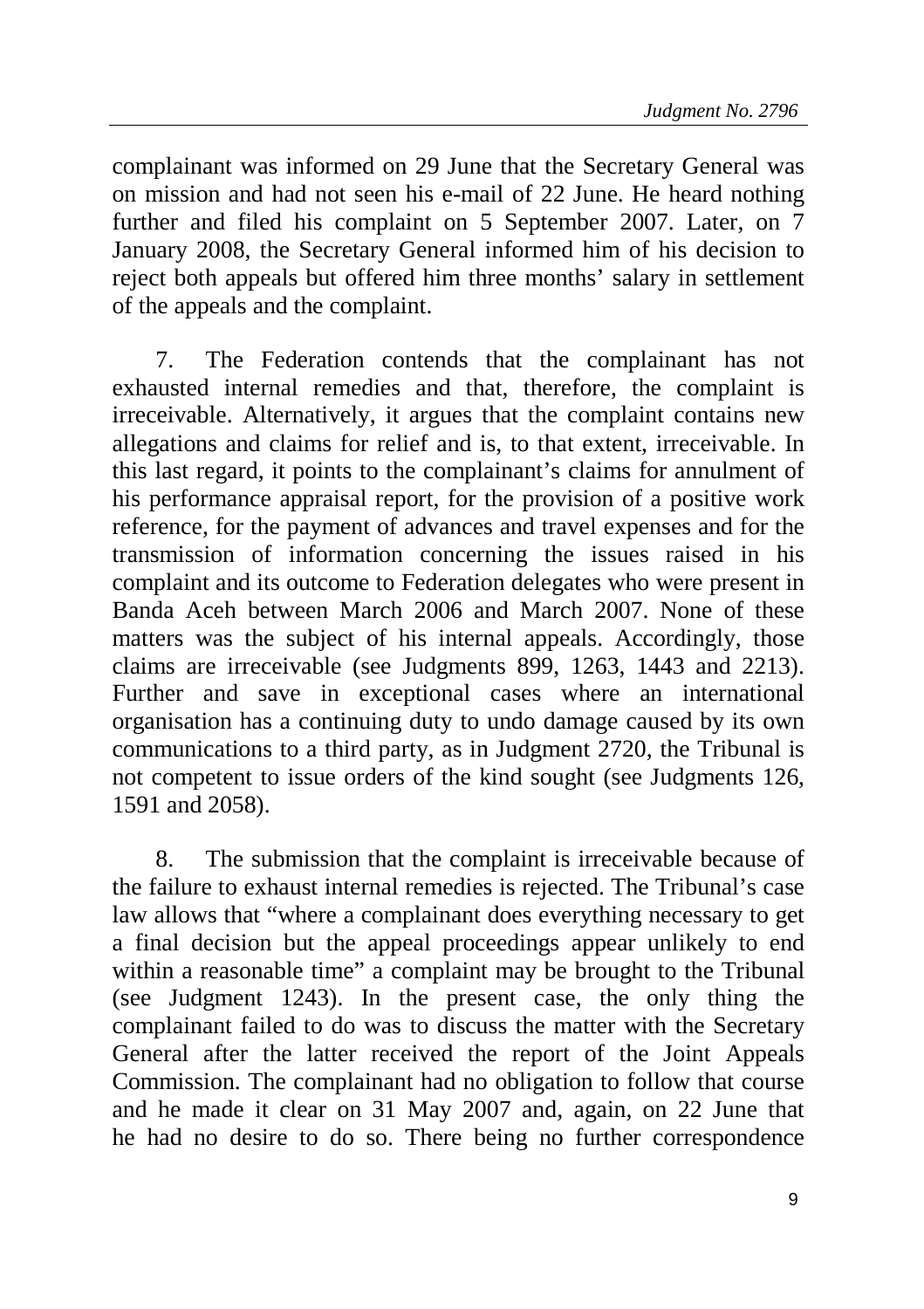from the Federation after 29 June 2007, it appeared unlikely by 5 September 2007 that a final decision would be made within a reasonable time and, indeed, it was not.

9. As already indicated, there were problems associated with the accommodation provided to the complainant's family on their arrival in Medan. It is not disputed that, apart from the time they spent in the Federation's guesthouse, the accommodation initially provided by the Federation was not satisfactory. There is evidence that other families faced similar problems. In the complainant's case, his wife became ill and had to seek treatment in Singapore. The complainant took the view that his wife's illness was the result of the failure of the Federation to provide accommodation that satisfied its own minimum standards and of the failure of the Administration Delegate to deal appropriately with the problem. In this context, the complainant made certain statements that became the subject of three disciplinary charges on 28 April 2006. It was alleged that, contrary to clause 6 of the Code of Conduct, he made intentional false and malicious statements, misrepresentations or false accusations against other staff members to the effect that the Administration Delegate had deliberately or irresponsibly jeopardised the health and safety of his family, that the Administration Delegate and another Federation official were guilty of racism and that the same two persons had colluded with property agents in Medan for their own advantage. The fourth charge was lack of professionalism in that the complainant had:

"Apparently decided to refuse to communicate any further with the Medan office,

Abruptly hung up on colleagues during telephone conversations,

Claimed that other delegates [were] afraid to speak up about the service provided by the Medan office[,]

Used inappropriate language in [his] emails with colleagues."

10. At all times, including in his pleadings in the present case, the complainant's main concern has been to elaborate the housing problems faced by his family. In that context, he did not deny making the statements that were the basis for the first three charges of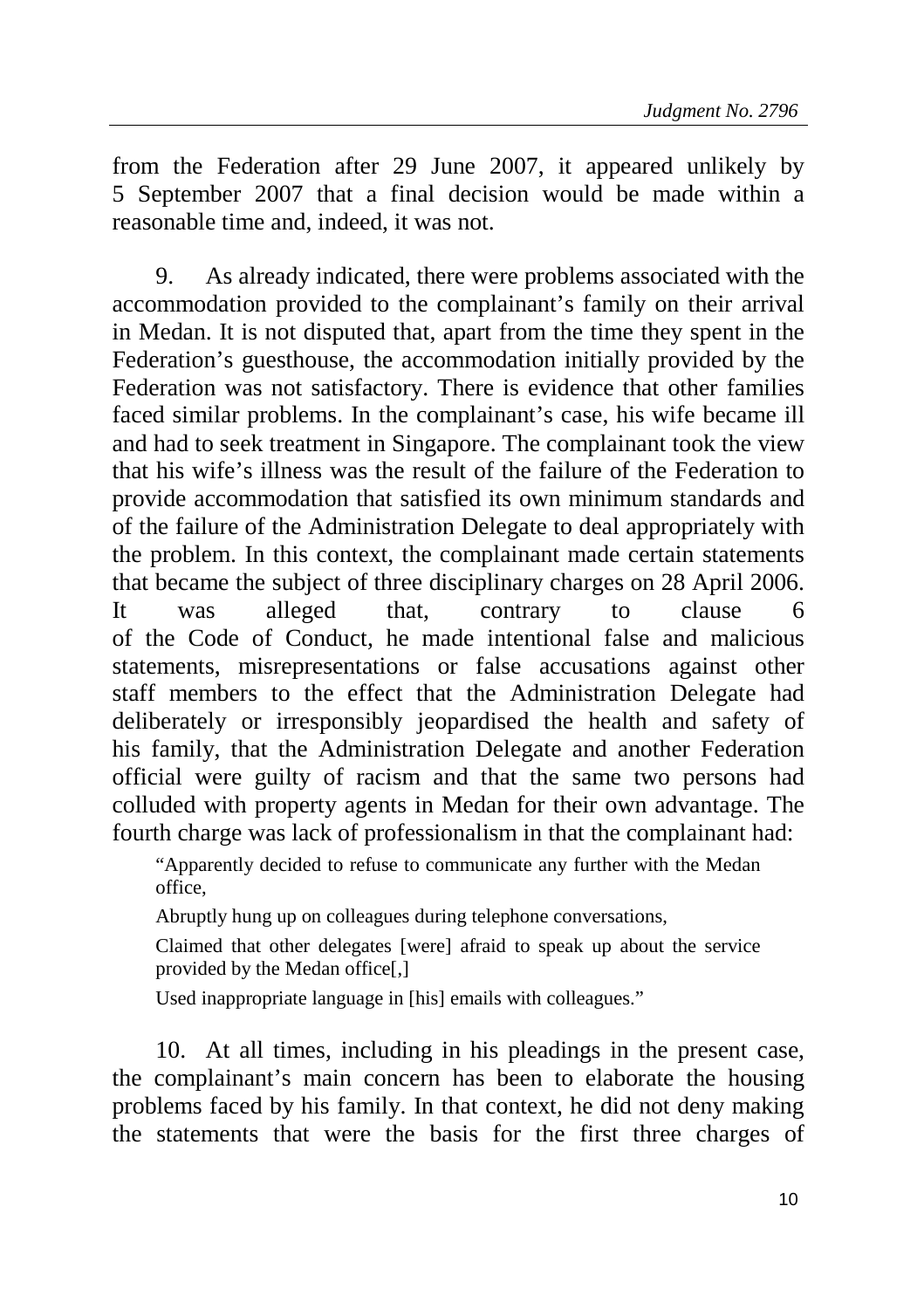misconduct but claimed that they were made in confidential reports to his line manager. It is clear that at least two of the statements were made to his line manager and to no one else. However, the statements relating to the jeopardising of his wife's health were circulated to a number of people and another – "[d]arker the skin is, the worst the services you get" – was made at a meeting of delegates that had apparently been convened to discuss the accommodation issues in Medan.

11. The disciplinary panel assembled to consider the charges of misconduct found each of the charges established and recommended that the complainant be given a final written warning. However, there are a number of problems with the constitution and report of that panel. The panel was constituted by two persons, one of whom was the line manager to whom two of the statements had been made in a meeting to discuss the accommodation issues. The line manager reported the conversation to the Head of Delegation in an e-mail of 20 April 2006 in which he said he had cautioned the complainant that such statements were inflammatory and stated that he, the complainant, had "put himself in a position that [he] believe[d] ma[de] further service in the mission untenable". He concluded the e-mail by saying:

"If [the complainant] persists in making the accusations he put to me today, then I believe we are obliged to investigate them. If he does not then we have grounds to dismiss him and terminate his contract under provisions available for violation of the Code of Conduct."

Having made that statement, it was inappropriate for the line manager to be part of the disciplinary panel.

12. Another problem with the disciplinary proceedings concerns the way in which two of the charges relating to the statements made by the complainant were framed. The first was framed as an allegation that the Administration Delegate "ha[d] – either deliberately or irresponsibly – jeopardised the health and safety of [his] family". A number of the complainant's statements were then particularised. In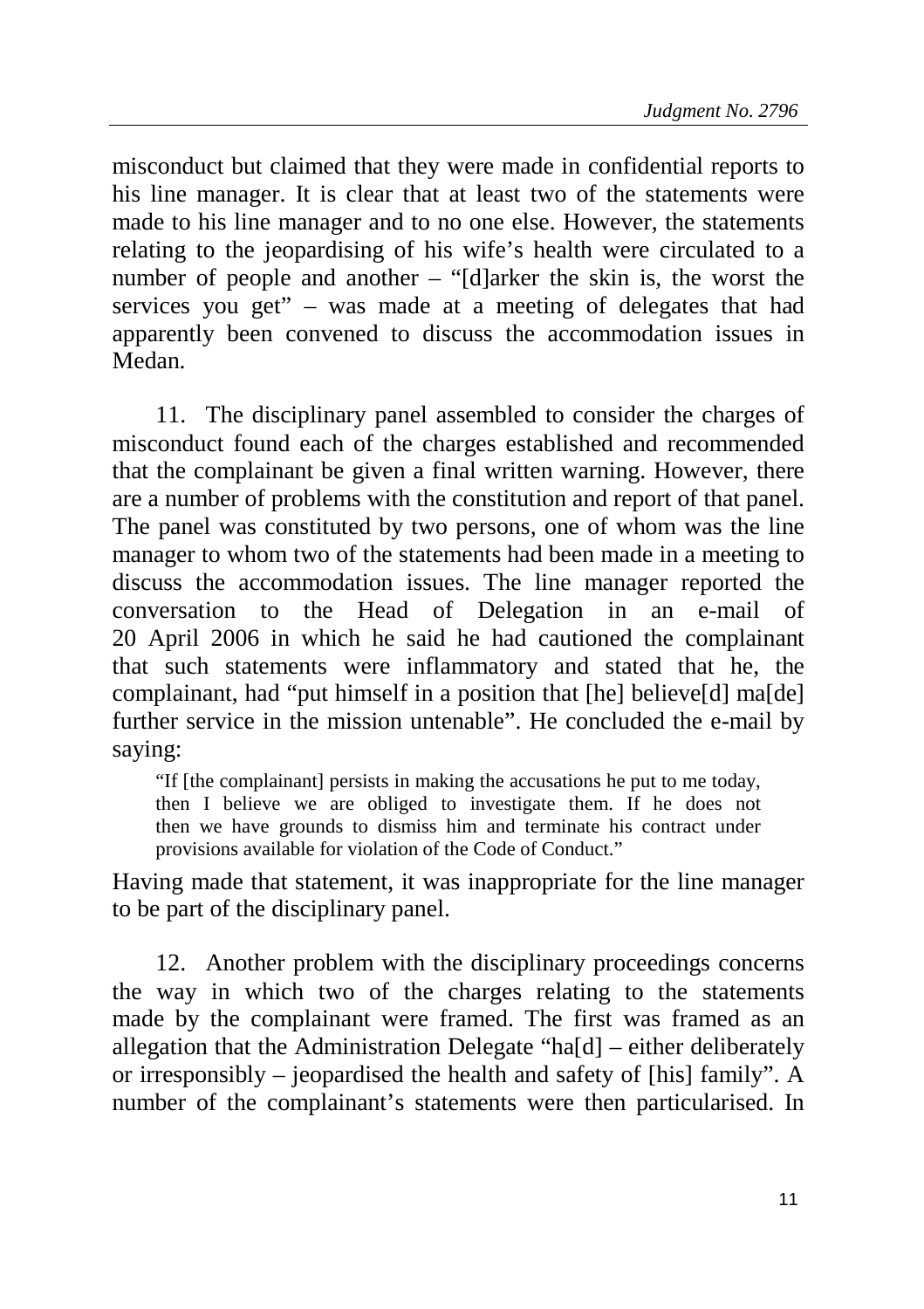one of those statements the word "irresponsible" was used, but neither the word "deliberately" nor any of its equivalents was.

13. The third charge was that the complainant had alleged that the Administration Delegate and another person "ha[d] somehow colluded with property agents in Medan, for their own advantage". The charge was based on two statements. Firstly, it was claimed that when speaking to his line manager who was a member of the disciplinary panel, the complainant had:

"accused those two delegates of being engaged in 'corrupt practices'. In particular, it seems that [he] ha[s] asserted that those delegates were colluding with property agents, so as to benefit from the payment of inflated rent for sub-standard housing."

The second statement was identified as follows:

"On another occasion [the complainant] apparently stated that [the two delegates concerned] deliberately increased rental prices."

No particulars were provided of the occasion when the last statement was allegedly made. However, it seems probable that it was part of the same conversation with the line manager who stated in his e-mail of 20 April 2006 that the complainant:

"went on to accuse the Head of Office and the Admin[istration] Delegate of collusion in their dealings with the real estate agencies and supporting the payment of inflated rent for sub standard housing. He said that he was quite capable of finding a suitable house at the right price and was prepared to do so as the Medan Office obviously could not."

The e-mail of the line manager did not indicate that the complainant had used the words "corrupt practices" or that he had accused the officials concerned of engaging in collusion so as to benefit themselves.

14. So far as the fourth charge is concerned, two aspects of it, namely the apparent refusal to deal further with the Medan Office and the claim that other delegates were afraid to speak up, also seem to be based on the complainant's conversation with his line manager, whose e-mail contained the following statements: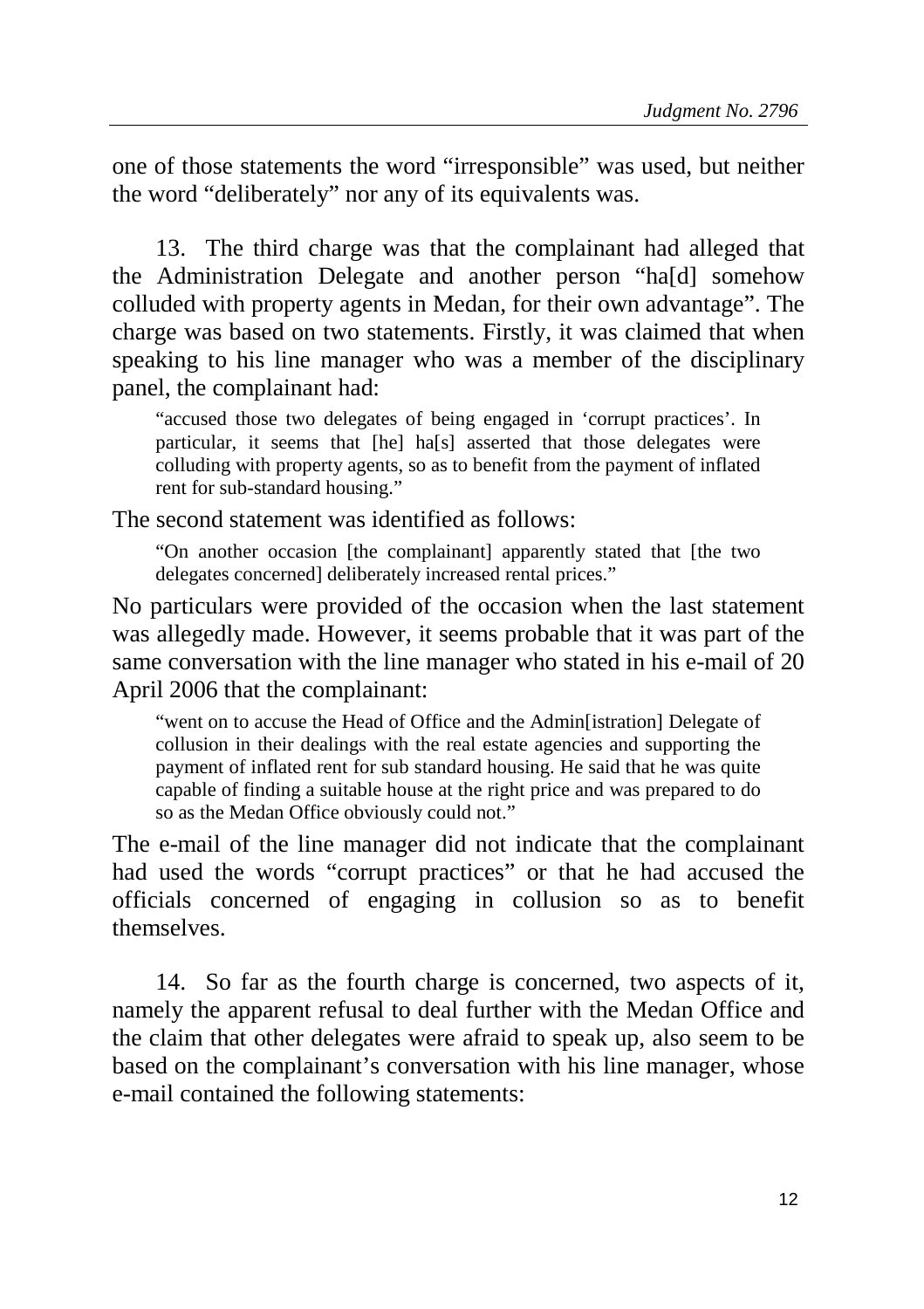"[The complainant] further said that the Federation families in Medan were as a group not happy with the service provided by the Medan Office but that the Delegates involved were afraid to speak up about it."

and

"It seemed to me that [the complainant] had closed his mind to working with the Medan Office and appeared to be justifying to himself how that was now not possible under any circumstances."

The other two aspects of the fourth charge, namely, hanging up abruptly on his colleagues and the use of inappropriate language were not particularised. Nor were any details provided in the report of the disciplinary panel.

15. The disciplinary panel did not consider the complainant's claim that the statements in question were made confidentially to his line manager in accordance with proper procedures. Clearly some statements were so made, including the statement that other delegates were afraid to speak up, a statement that in any event, simply does not involve misconduct. Nor is it obvious that the complainant's "apparent refusal" to deal further with the Medan Office constitutes misconduct. First of all, the only basis for that aspect of the charge seems to be the line manager's impression – "it seemed to me" – and, secondly, it is not clear why he was required to further deal with them if, as happened, he, himself, was prepared to find accommodation for his family.

16. A further and more serious problem with the report of the disciplinary panel is that it did not focus on the statements actually made by the complainant and did not consider whether they constituted "intentional false and malicious statements, misrepresentations or false accusation[s]" for the purpose of clause 6 of the Code of Conduct. In a provision defining misconduct by reference to acts or omissions of the same general nature, the word "intentional" must be taken to apply to all of the specified matters. And in that context, "intentional" must be taken to mean knowingly false or recklessly indifferent to the truth. That is because a statement that is made with an honest belief on reasonable grounds as to its truth, particularly when made to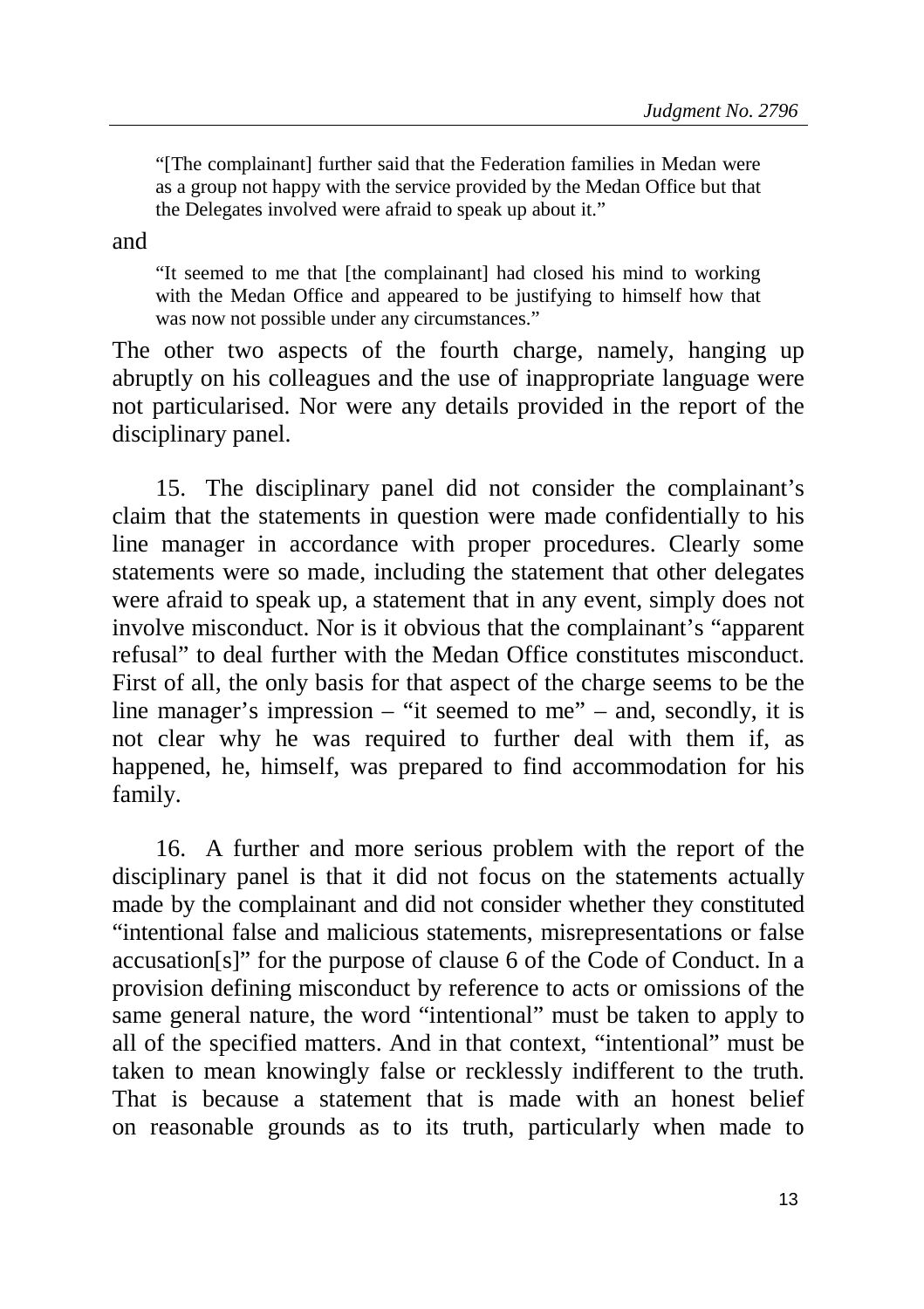the appropriate authority, does not constitute misconduct (see Judgment 2757).

17. When regard is had to the actual statements particularised as the basis on which the first three charges were made, it is not selfevident that they were intentionally false in the sense indicated. In this context, it is appropriate to refer to aspects of the report of the Joint Appeals Commission which did not expressly recommend that the complainant's appeal be allowed or rejected but seemingly opted for the former course by stating that as he had not clearly expressed his expectations, "it [was] recommended [that] the Secretary General [contact him] to get from him his direct requests". Nor did the Commission analyse the misconduct charged. Instead, it asked itself a number of questions, including whether it was clear that one party was right and the other wrong, whether the situation was properly addressed by management and whether the complainant was right in calling for full compliance with minimum standards. In answering these questions, the Commission stated that, although both parties were at fault, management had not controlled the situation properly, that, although management did its best to address the problems, the professional administrator should first have done his or her job and then addressed the complainant's communication style, and that, although delegates should have some flexibility with respect to minimum standards, management should have solved the problem as soon as possible. These findings indicate that the administration did not provide accommodation according to its own minimum standards and did not rectify the situation speedily. That being so, it may well have been that the complainant believed on reasonable grounds that the statements made by him concerning the jeopardising of his family's health, as distinct from the meaning ascribed to those statements in the charge of misconduct, were true.

18. So far as concerns the charge that the complainant falsely accused two officials of racism, it is relevant to note that the Joint Appeals Commission found that he "may have perceived some discriminatory attitude, which [was] not considered by [it] as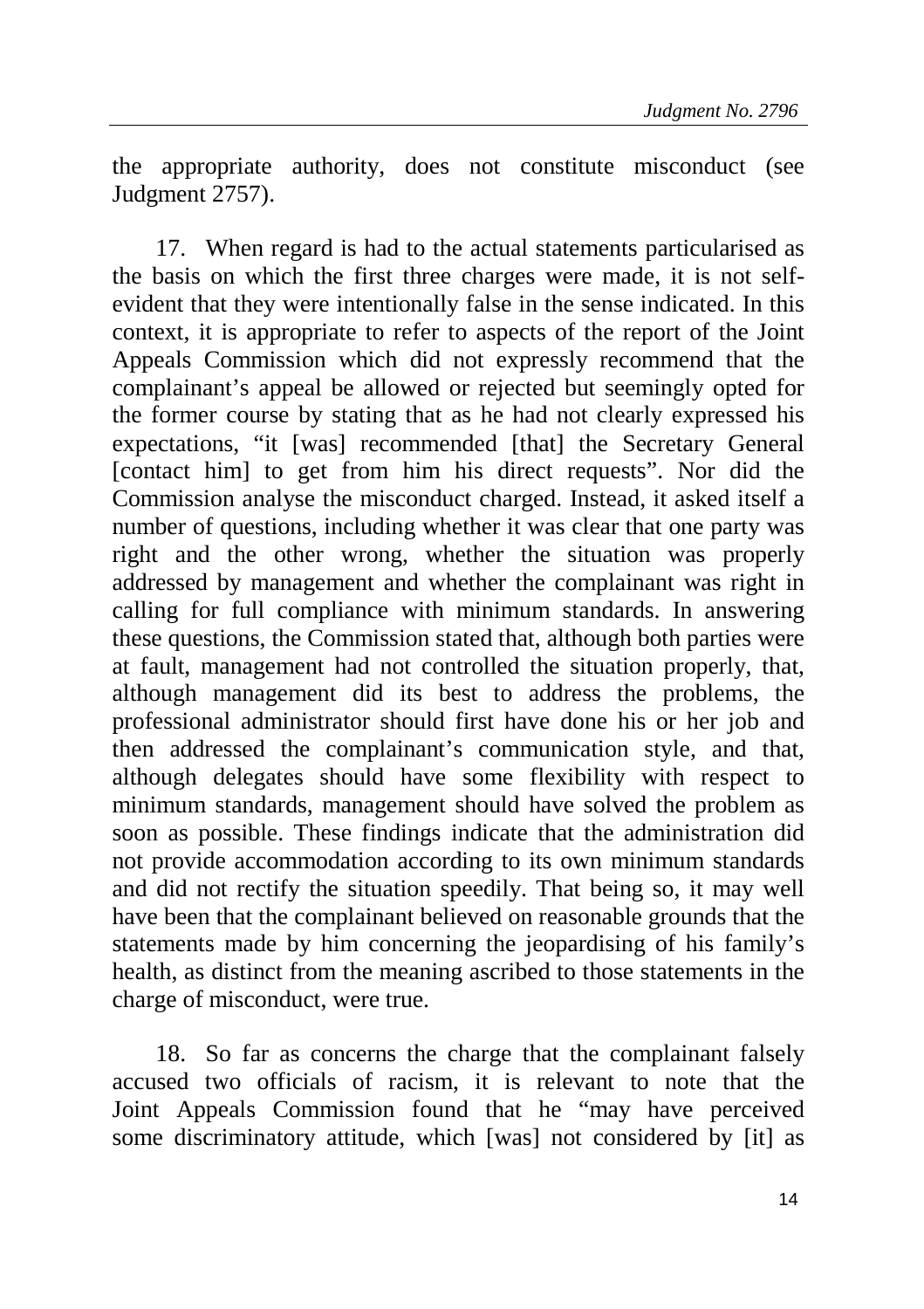intentional". For presently relevant purposes, discrimination consists of different treatment when the treatment should be the same, whether that different treatment is intentional or otherwise. Accordingly, the complainant may well have believed on reasonable grounds in the truth of his statements.

19. As the e-mail by the line manager of his conversation with the complainant did not involve the words "corrupt practices" and did not involve a claim that the officials concerned were acting for their own financial benefit, it may also have been the case that the complainant believed on reasonable grounds that the statements actually made by him were true. In this regard, the complainant provided details of suitable accommodation that he believed could have been obtained at a cheaper price if the officials concerned had dealt directly with the owner.

20. As already indicated with respect to the fourth charge of misconduct, two of the matters relied upon for the charge are not selfevidently matters amounting to misconduct. The other two are not particularised either in the charge or in the findings of the disciplinary panel. However, it is unnecessary to deal further with those two matters, because of the inappropriate composition of the disciplinary panel and the irregularities in the way that it considered the charges of misconduct. Those matters have the consequence that its findings cannot stand. As the decision that a final written warning should be issued was based on that panel's report, that decision issued on 6 June 2006 must be set aside.

21. The decision of 14 September 2006 to terminate the complainant's mission with immediate effect was based on three grounds, the first of which was "disrespect of procedures and rude behaviour which resulted in a final written warning". As that written warning must be set aside, that decision must, to that extent, also be set aside. The second ground was "rude and inconsiderate behaviour" detailed in the e-mail of 7 September 2006. In its reply the Federation categorises that e-mail as a "second final written warning". It is correct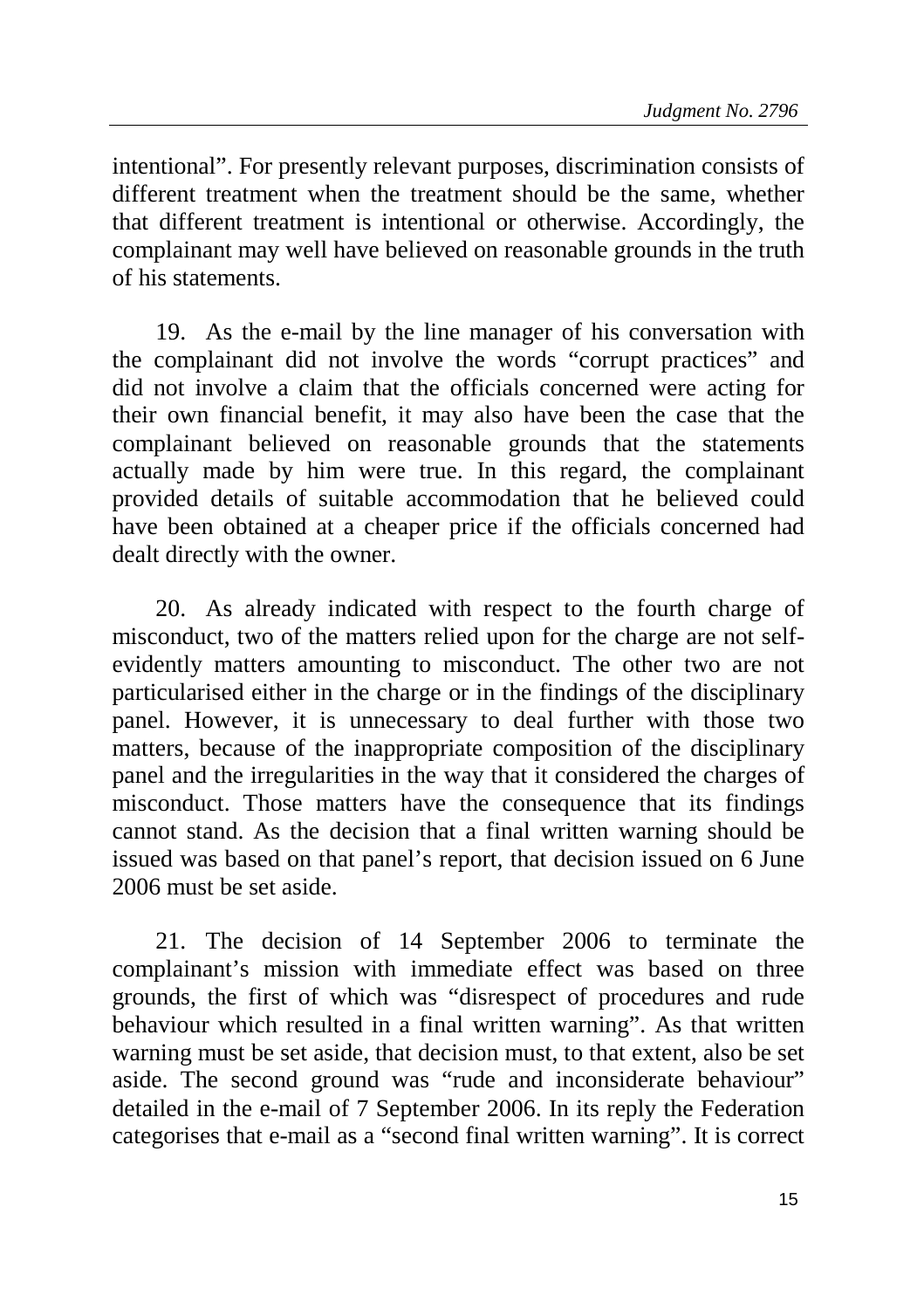that it was said in that e-mail that the complainant should "consider [himself] on notice". However, as the earlier warning decision must be set aside, there are difficulties in treating the e-mail as a second final written warning. Even if it is regarded as a final written warning, the proper procedures were not observed for the termination of the complainant's mission. In the absence of an allegation of gross misconduct – and none was made in the e-mail of 7 September 2006 – the relevant disciplinary procedures required the carrying out of an "extraordinary performance appraisal" to identify the relevant problems and the expected improvement and to establish a date for review (Article 177 of the Disciplinary Procedures for Field Delegates). There is nothing to indicate that an appraisal of that kind was conducted. Moreover, Article 180 specifies that, if the delegate's performance has not improved at the time of review, "a *written warning* with a time limit to improve" must be given with the statement that "if [the necessary] improvements are not obtained, termination of the mission will follow". There is no evidence of any review or of any warning based on a review. These procedural defects are equally relevant to the third ground for the decision of 14 September 2006, namely the additional complaints that led the Head of Indonesia Delegation to conclude that the complainant's conduct was having the negative impact described in the decision. Accordingly, the decision to terminate the complainant's mission with immediate effect must also be set aside.

22. The decision of 17 October 2006 to terminate the complainant's contract was said to be pursuant to clause 6 of his contract. However, the letter informing him of that decision stated only that it was "[i]n consequence of the termination of [his] mission and justifications for this termination". There is nothing to suggest that the termination of the complainant's contract was based on anything other than the decision to terminate his mission which, in turn, was based, at least in part, on the final warning issued on 6 June 2006. As those decisions must be set aside, the decision to terminate his contract with immediate effect must also be set aside.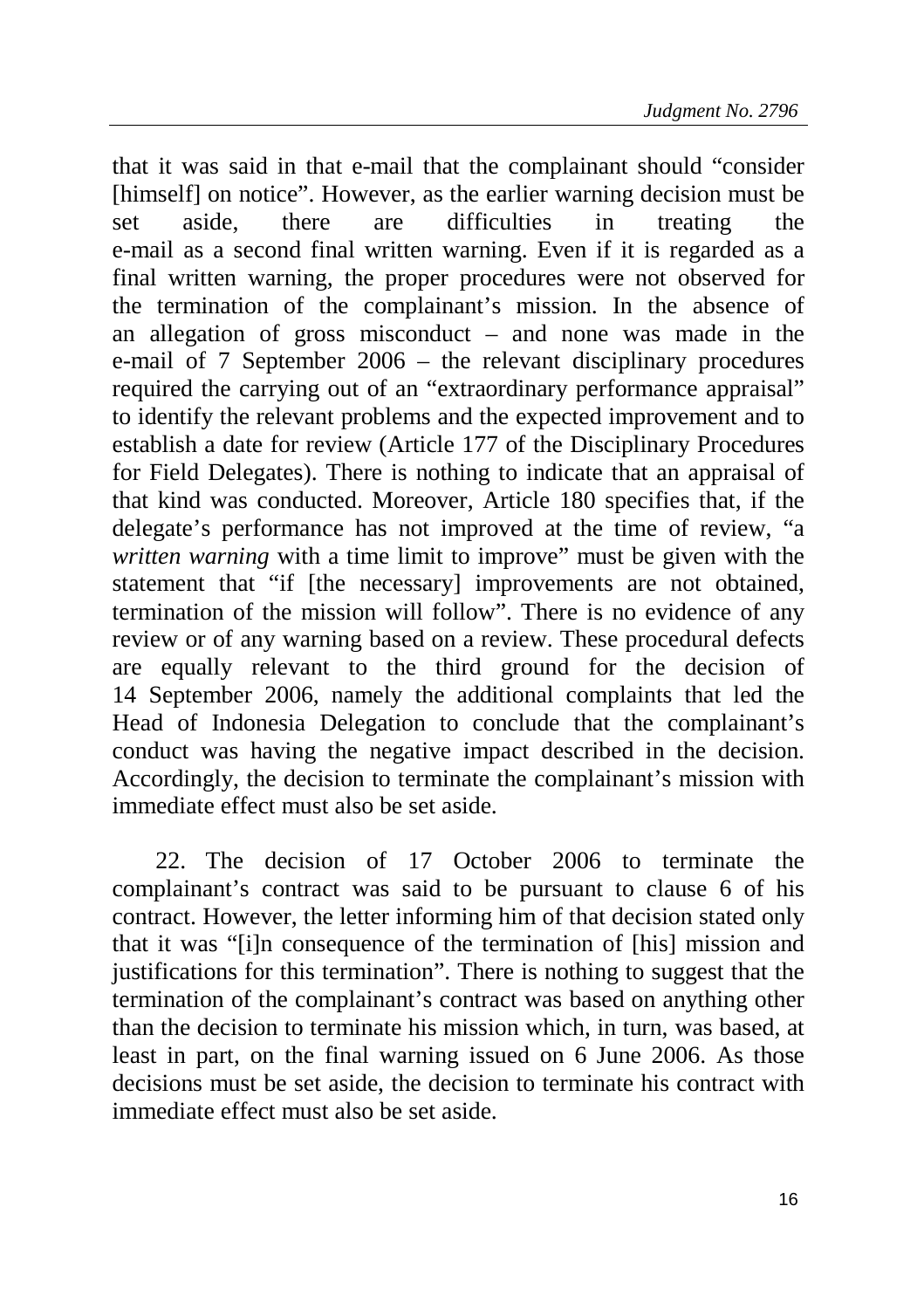23. The challenged decisions must be set aside and as the Secretary General's actual decision of 7 January 2008 is inconsistent with that course, it must also be set aside. However, the time that has now elapsed makes reinstatement impractical. Accordingly, the complainant must be paid the net salary and other allowances he would have received had his contract continued until the date of its expiry, 11 March 2007, less any amount earned by him from other employment during that period, together with interest at the rate of 8 per cent per annum on the resulting sum from 11 March 2007 until the date of payment. The complainant is also entitled to moral damages in the amount of 15,000 Swiss francs by reason of the irregularity in the composition of the disciplinary panel and the subsequent failure of the Federation to observe correct procedures, including its failure to take a final decision with respect to his appeals within a reasonable time.

## **DECISION**

For the above reasons,

- 1. The Secretary General's decision of 7 January 2008 is set aside, as are the earlier decisions of 6 June 2006, 14 September 2006 and 17 October 2006.
- 2. The Federation shall pay the complainant the net salary and other allowances he would have received had his contract continued until 11 March 2007 less any amount earned by him from other employment during that period, together with interest at the rate of 8 per cent per annum on the resulting sum from 11 March 2007 until the date of payment.
- 3. It shall pay the complainant moral damages in the amount of 15,000 Swiss francs.
- 4. The complaint is otherwise dismissed.